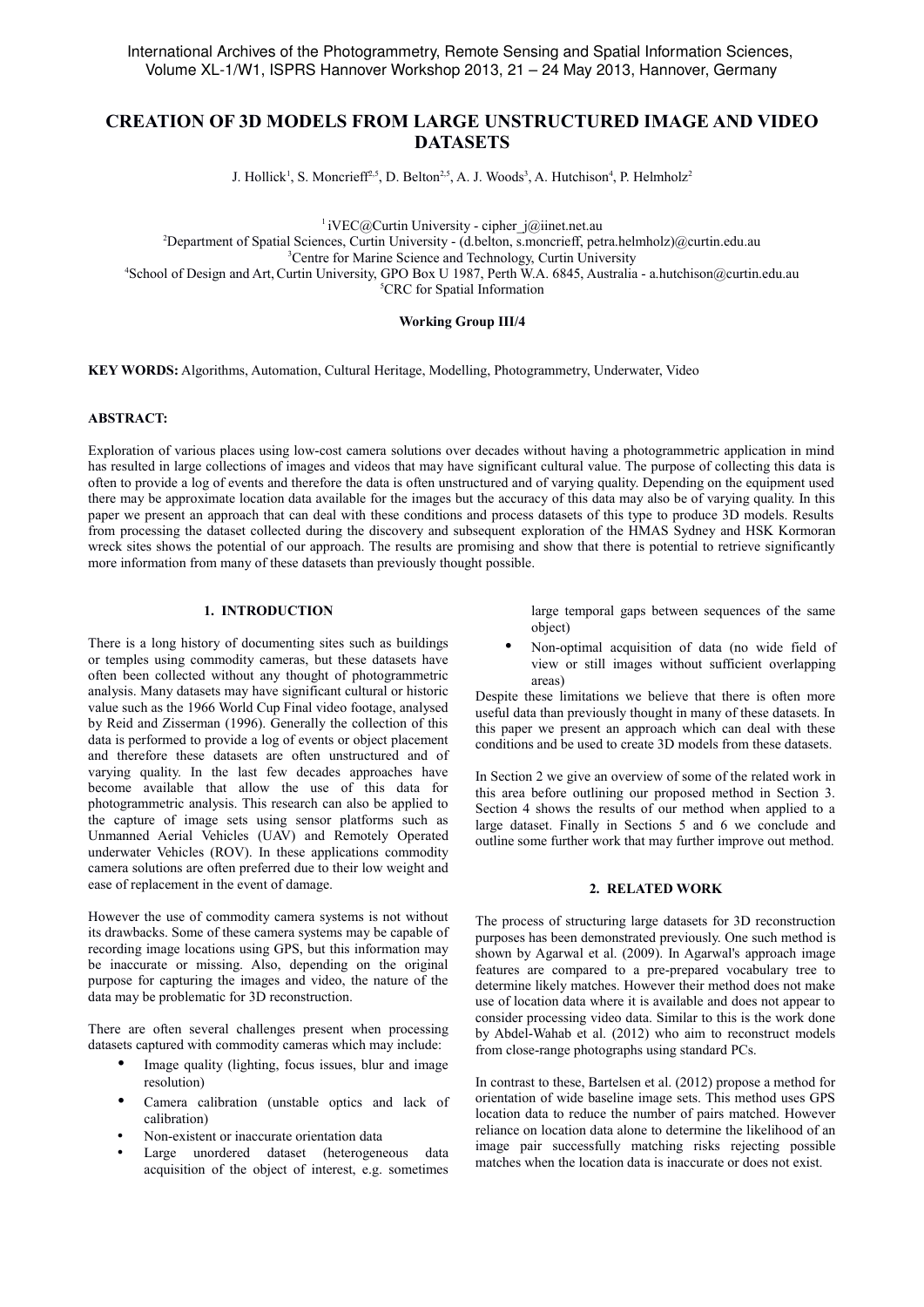## International Archives of the Photogrammetry, Remote Sensing and Spatial Information Sciences, Volume XL-1/W1, ISPRS Hannover Workshop 2013, 21 – 24 May 2013, Hannover, Germany

Wu (2011), Furukawa and Ponce (2010) and Jancosek and Pajdla (2011) have independently developed a series of tools useful for performing 3D reconstruction. VisualSFM (Wu, 2011) can be used to perform image matching and sparse point cloud generation along with automatic camera calibration. This process can be followed by Furukawa and Ponce's PMVS2 to generate a dense point cloud and finally by Jancosek and Pajdla's CMPMVS to create a textured 3D model. These tools are very powerful however in their current form they provide no method to make use of either videos sequences or location data.

The main dataset we are working on consists of images and video of the wrecks of the HMAS Sydney II and HSK Kormoran – Australian and German military vessels (respectively) which sank each other during World War II. Some previous work has been done on this dataset to discover which parts of the wrecks could be modelled using the still images and available tools (Beven, 2012). However this examination did not make use of either the video footage or the location data largely owing to the unstructured nature of the data and the lack of appropriate tools to analyse it.

In extension of many of the above approaches our aim is to use all the information present in a dataset to enable us to generate 3D models. These 3D models should contain as much of the scene as possible in as much detail as is available. Many of the above methods do not make use of all the data that is available in such datasets, while others make assumptions about the data that may not be valid in all cases.

#### **3. METHODOLOGY**

The task of finding matching points between all images in a dataset is an  $O(n^2)$  problem (order of magnitude = the number of images squared). We have proposed several optimisations to reduce the time needed to match relevant image pairs. By making use of the image data in combination with available location data and time data we can greatly reduce the number of images we attempt to match.



Our workflow is illustrated in Figure 1. We include the information from the dataset at different points along the workflow where it becomes relevant. First we filter the video to remove unusable frames. Subsequently we extract a minimal number of frames from the video while maintaining connectivity. At this point the still images and video frames are classified into groups to assist the image matching. We then match the images and video frames using available location data, temporal data and the classification to help reduce the number of images matched. Finally we generate point clouds and then textured models. These steps are outlined in more detail below.

To filter the images the SIFT (Lowe, 2004) keypoint detector is used. A decision is made as to whether a frame has sufficient information by defining a threshold *tSIFT*. If the frame has less than *tSIFT* features then it is discarded. In our implementation *tSIFT* is pre-defined and based on empirical tests. Frames may be unusable for several reasons, the most obvious reasons include the camera pointing at a featureless scene such as a clear sky or being out of focus such that there is no information left in the image.

After filtering the video we extract a minimal number of frames that preserve connectivity. The frames to extract are selected based on one of two criteria. Firstly we attempt to preserve connectivity by subsampling the video and checking for sufficient matching SIFT features, defined by *tcSIFT*, that can be verified by generating a fundamental matrix for the image pair. If there are insufficient matching features then the sampling frequency is doubled and the process repeated until either the number of matching SIFT features is over the threshold *tcSIFT* or the sample rate reaches *fMAX*. *tcSIFT* and *fMAX* are predefined and determined empirically. When either of these conditions are true the frame is extracted. This procedure is repeated until the whole video sequence has been processed.

Finally we classify the set of extracted video frames and still images into groups based on common image features. This is done by either manually or automatically selecting images as representatives for the groups. The set of images is first compared to the manually selected representatives and images that share more than *tgSIFT* SIFT features are added to the appropriate group. Images are then selected automatically as representatives for new groups. If an image contains significant detail, defined by a threshold number of SIFT features, *trSIFT*, and is not a member of an existing group a new group is formed with this image as the representative. Images sharing more than *t*<sub>*gSIFT*</sub> features are then added to this group and the process is repeated until no more groups can be formed. Both *trSIFT* and *tgSIFT* are dependant on the dataset and are determined empirically.

Determining which of the resulting images to apply a matching operator to is performed by using the results from the above algorithms. Firstly to take advantage of the temporal information, video frames within 20 extracted frames of each other are matched. Secondly frames that are within *dMATCH* meters of each other as defined by location data (where available) are matched. Finally frames that are members of the same group as determined by the classification are matched. By combining all of these criteria we minimise the effect of missing or inaccurate information. The optimal choice for the distance *dMATCH* will be dependent on the dataset. There are two main factors affecting this parameter, the visible distance in the images and accuracy of the location data available. The Figure 1. Proposed Workflow parameter  $d_{MATCH}$  is directly proportional to the visibility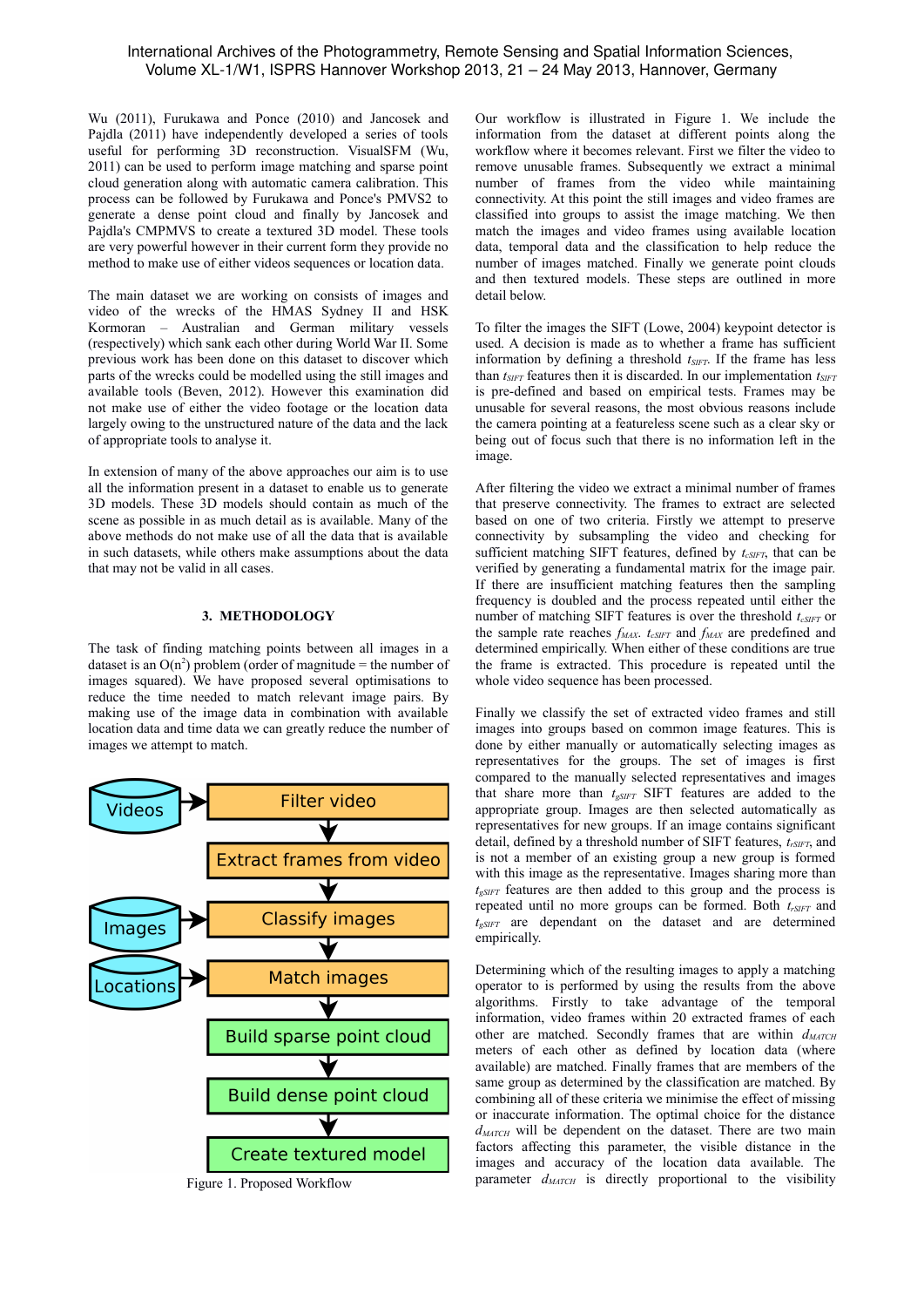distance and inversely proportional to the accuracy of the location data.

Once the frames to be matched are selected the actual matching and sparse point cloud generation is performed using the approach in Wu (2011) after which a dense point clouds and finally a textured surfaces are generated using the approaches of Furukawa and Ponce (2010) and Jancosek and Pajdla (2011).

Every step outlined here is able to take advantage of parallel processing to reduce the processing time, however, for ease of development our current implementations of the video processing and image classification are single threaded. Given that there are relatively few dependencies present in these steps parallel processing should provide a significant performance improvement.

#### **4. EVALUATION**

We have applied our approach to the dataset collected by the Finding Sydney Foundation during the discovery and subsequent exploration of the HMAS Sydney II and HSK Kormoran ship wrecks. The wrecks are located approximately 207 km off the coast of Western Australia at a depth of 2468 m (HMAS Sydney Search, 2010). The location of the wrecks makes further exploration very costly and time consuming, thus there is considerable value in extracting as much information as possible from the existing dataset. The images and video were captured without the intention of them being used for photogrammetry purposes and hence were not taken in a structured manner.

The dataset consists of 1434 digital still (5 megapixel, colour) images, and approximately 40 hours of (colour, analogue, standard definition, 0.4 megapixel) video. In the dataset there are 457 digital still images and almost 16 hours of video of the HMAS Sydney wreck, and 145 still images and 5 hours of video of the HSK Kormoran. Unfortunately many of the still images have little or no overlap and thus providing little opportunity for large scale reconstruction from these alone. Since 3D reconstruction was not a priority at the time the footage was collected, the video does not cover the wreck at a level of detail usually desired for 3D reconstruction. In addition, through the lack of light the images have a high saturation in the blue channel and visibility is limited to only a few meters. There is



video

some location data available, however the accuracy varies quite considerably and the location is not available for all of the images and video footage.

Figure 2 shows the location data for the ROV as it surveyed the HMAS Sydney wreck with each colour signifying a different dive. The tracking information was collected using an ultrashort-baseline (USBL) acoustic system and the accuracy of the data is limited by the significant depth of the wreck.

After applying our approach to images and video of the HMAS Sydney wreck 42,000 frames were extracted from the 16 hours of video and 457 still images were selected for processing. Following this approximately 40 million image pairs were selected for matching, which comprises approximately 4.4% of the possible matches using a naive strategy.

The computation for the models was performed using a 2.66 GHz Intel i7 processor with 18 GB of system RAM and an 896 MB NVIDIA GeForce GTX 275 graphics card. The time taken to extract frames from the videos was 8 hours followed by the time taken to classify the images of 48 hours. Finally matching the images took approximately 430 hours. Several point clouds were generated and some of these were further processed using PMVS2 (Furukawa and Ponce, 2010) and CMPMVS (Jancosek and Pajdla, 2011) to generate textured 3D models. The processing time for this part varied depending on the number of images in each model. For example the model of the side of the Sydney shown in Figure 3 consists of 1396 images and took 14 hours to render using CMPMVS. These models were then viewed in MeshLab for evaluation.

Part of the HSK Kormoran wreck was also modelled using this method. 8,590 video frames were extracted from one of the dives covering the Kormoran wreck, and these were combined with 145 still images. Using the location data these images were matched and a model generated also shown in Figure 3. For this smaller dataset the matching process took approximately 40 hours, and a textured model of the Kormoran foredeck consisting of 1,238 images was produced taking a further 20 hours to render using CMPMVS.

We note that the 3D models shown in Figure 3 that have been extracted using both the images and video frames do have some limitations – the colour information is dominated by the blue colour of the video frames mentioned earlier, and due to the limited resolution of the video frames, the 3D models have limited resolution – much less than if the models were extracted exclusively from multi-megapixel digital still cameras.

Using this approach many parts of the HMAS Sydney wreck can now be reconstructed in varying levels of detail. Figure 4 shows a schematic of HMAS Sydney with areas that can be partially reconstructed highlighted in green. It should be noted that the bow of the ship is detached from the rest of the ship as shown by the solid line. While some of the green areas may be connected the models created may not be connected. This occurs for several reasons, the most common is that the video has a small amount of overlap between the two parts but not enough to connect the models created.

The resulting models created from the dataset can only be evaluated through visual inspection as there is no reference data available apart from the original build plans. However the resulting models appear to be generally accurate and show that Figure 2. Location data for the HMAS Sydney images and this method has potential for processing datasets of this type.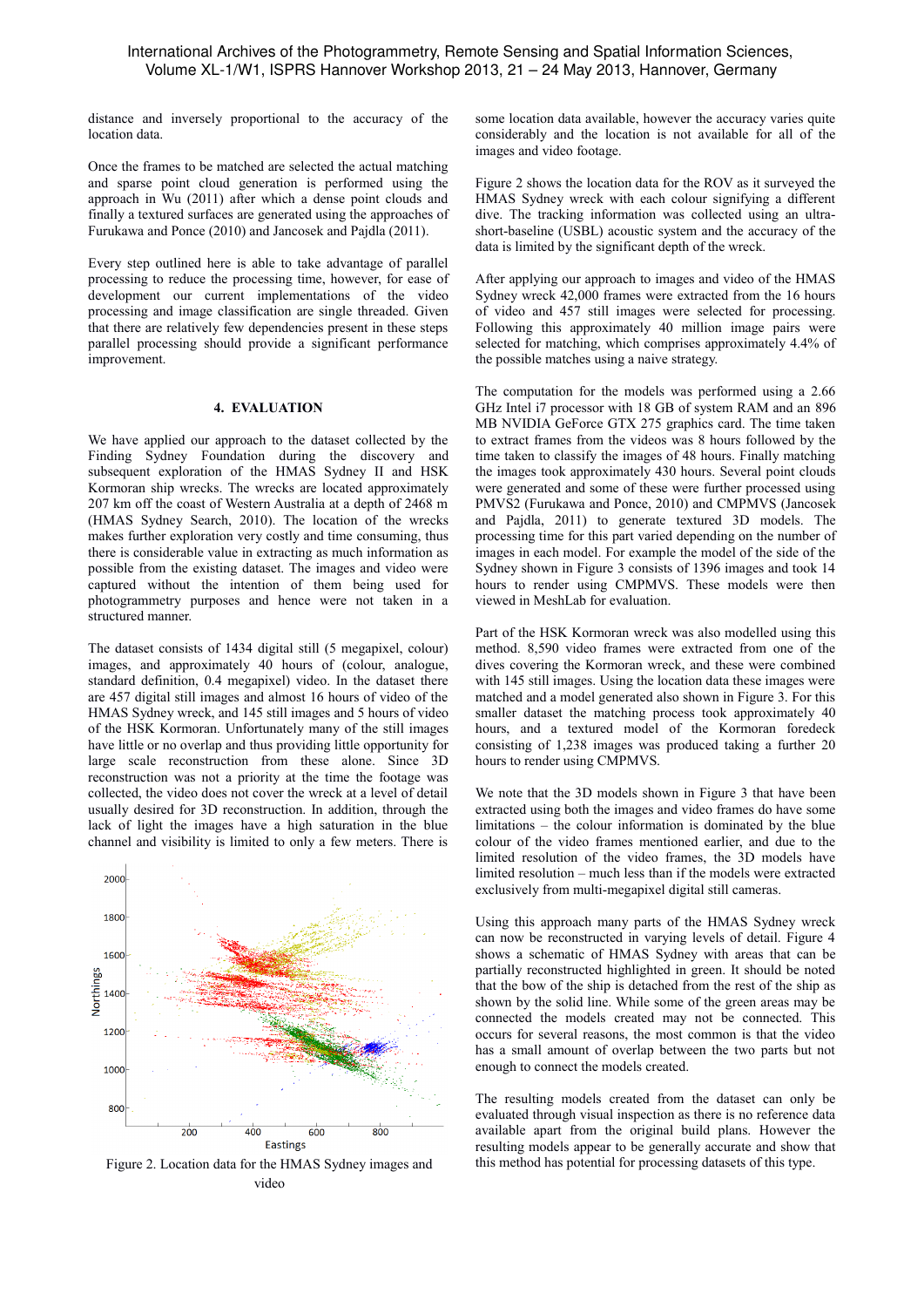International Archives of the Photogrammetry, Remote Sensing and Spatial Information Sciences, Volume XL-1/W1, ISPRS Hannover Workshop 2013, 21 – 24 May 2013, Hannover, Germany



Figure 3. (top) HSK Kormoran foredeck, (bottom) Side of HMAS Sydney

### **5. CONCLUSIONS**

In this paper we have presented a method for creating 3D models from large unstructured datasets. Our approach makes use of several types of data commonly available by extracting frames from video sequences then combining this with location data and still images. The images are classified and using location and temporal information to guide matching image pairs are matched. Finally 3D models of the scenes are generated.

In the case of the dataset from the HMAS Sydney and HSK Kormoran this is the first time to our knowledge that models have been created using a combination of both the images and videos. This has resulted in unprecedented coverage of the shipwrecks and much more complete models than previously available.

We believe that using this method several other large datasets could be analysed and 3D models of other areas could be produced. This may allow visualisation of other lost places that can no-longer be visited.

## **6. OUTLOOK**

As noted above, the accuracy of the 3D models we have



Figure 4. Schematic of HMAS Sydney (HMAS Sydney Search, 2010) with a green overlay showing area which can be partially reconstructed from the dataset